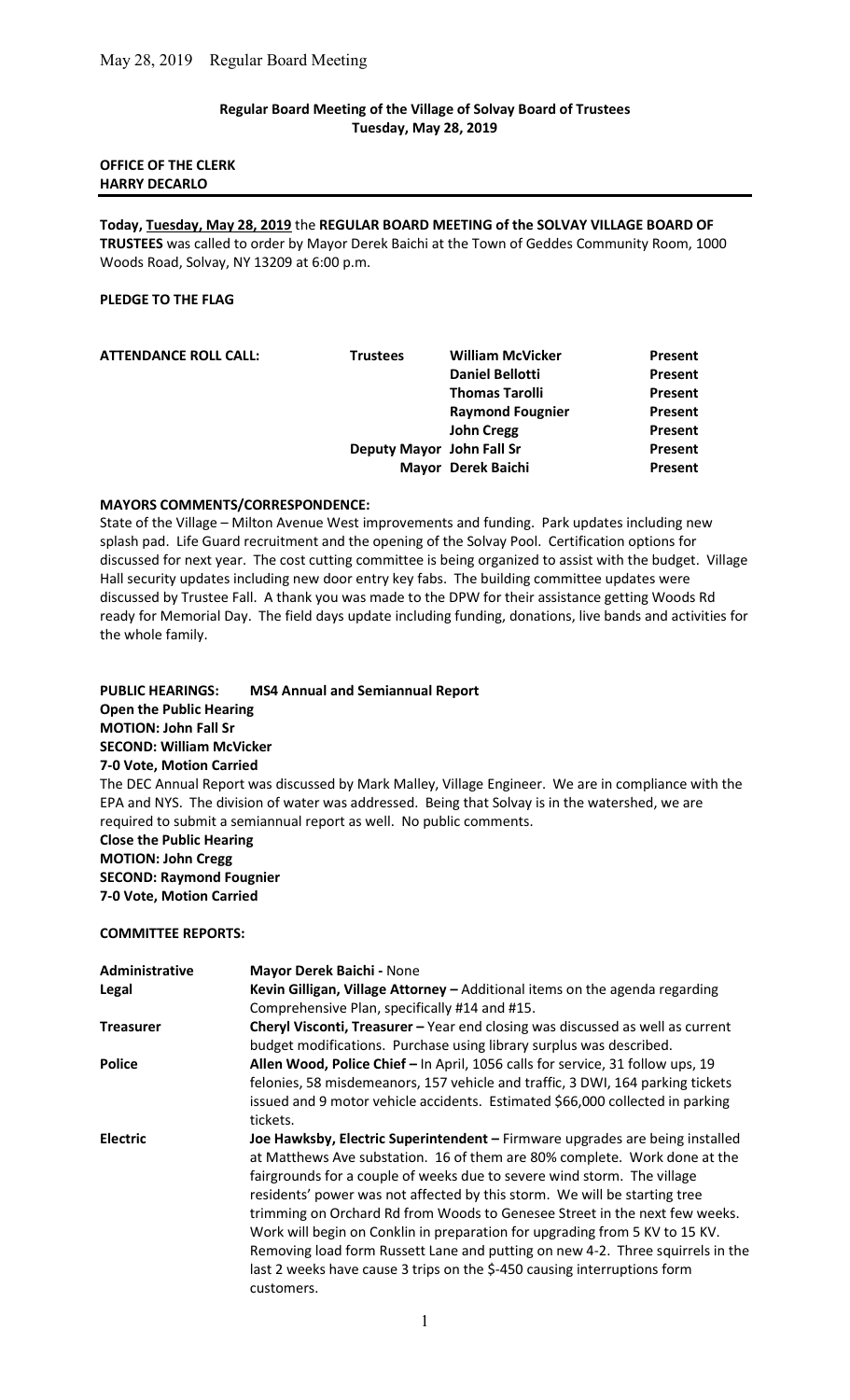| DPW/Highway               | John Cregg, Trustee - Working on catch basins, patching and repairs. Summer<br>help Laborers have started with a few more added on tonight's agenda. 15<br>sewer calls for the month. 350 Friday pick ups for the month. Flower beds have<br>been landscaped with stone for less maintenance. Tree trimming, new stop sign<br>installation and Memorial Day clean up was discussed.                                                                                                                                                                                                                                                                                                                                                                                                                                                                                                                                                                                                                                                                                                                                                                                                                                                                                                                                                                                                                                                                                                                                                                                                                                                                                                                                                     |
|---------------------------|-----------------------------------------------------------------------------------------------------------------------------------------------------------------------------------------------------------------------------------------------------------------------------------------------------------------------------------------------------------------------------------------------------------------------------------------------------------------------------------------------------------------------------------------------------------------------------------------------------------------------------------------------------------------------------------------------------------------------------------------------------------------------------------------------------------------------------------------------------------------------------------------------------------------------------------------------------------------------------------------------------------------------------------------------------------------------------------------------------------------------------------------------------------------------------------------------------------------------------------------------------------------------------------------------------------------------------------------------------------------------------------------------------------------------------------------------------------------------------------------------------------------------------------------------------------------------------------------------------------------------------------------------------------------------------------------------------------------------------------------|
| <b>Library</b>            | Dan Golden, Library Director - Thanking the staff of Public Works for their hard<br>work on behalf of the Friends Booksale. Dan also thanked the Friends and<br>Solvay-Geddes Rotary for having spent long hours guaranteeing the success of<br>the Sale. Proceeds from the book and bake sales totaled \$2,300, higher than<br>last year's figure of \$2,100. Dan is contacting Meals on Wheels and other<br>agencies to find clients who might be interested, and then we will recruit<br>volunteers. We will conduct the program in compliance with insurance and<br>legal regulations. We are in the process of upgrading our Website,<br>Solvaylibrary.org. The new version should be brighter, more interactive and<br>streamlined than the previous site. Dan Golden described some programs<br>coming up over the next few months: Superhero Costume Party-Kickoff of the<br>Summer Reading Program, Friday, July 12, 2 p.m. Party in superhero costume<br>for young people of all ages. Friends Volunteer Appreciation Luncheon-<br>Saturday, July 13 at12noon. The Friends of the Solvay Library present a<br>luncheon to thank everyone who volunteers their services for the Library.<br>MOST Science Show-Monday, July 15 at 10:00 a.m. The MOST Summer Library<br>Program will bring a 45-minute interactive demonstration. Dan the Snakeman-<br>Friday, July 19 at 10 a.m. Dan Chase, the 'Snakeman,' will present live reptiles to<br>teach about wildlife and the environment from all around the world. Moreland<br>the Magician-Monday July 22 at 10:00 a.m. Moreland the Magician will use a<br>wide variety of magic tricks to celebrate the fun of reading. 115th Anniversary of<br>our Building-October 18, 2019 |
| <b>Codes</b>              | Anthony Alberti - Normal procedures including high grass procedure was<br>discussed. The next Codes Meeting is on June 10 <sup>th</sup> at 5:30.                                                                                                                                                                                                                                                                                                                                                                                                                                                                                                                                                                                                                                                                                                                                                                                                                                                                                                                                                                                                                                                                                                                                                                                                                                                                                                                                                                                                                                                                                                                                                                                        |
| Stormwater                | <b>Mark Malley - None</b>                                                                                                                                                                                                                                                                                                                                                                                                                                                                                                                                                                                                                                                                                                                                                                                                                                                                                                                                                                                                                                                                                                                                                                                                                                                                                                                                                                                                                                                                                                                                                                                                                                                                                                               |
| <b>Celebrations</b>       | Mayor Derek Baichi - None                                                                                                                                                                                                                                                                                                                                                                                                                                                                                                                                                                                                                                                                                                                                                                                                                                                                                                                                                                                                                                                                                                                                                                                                                                                                                                                                                                                                                                                                                                                                                                                                                                                                                                               |
| <b>Buildings</b>          | John Fall Sr, Trustee - The cost of renovation for the existing village hall vs the<br>new village hill is being analyzed. The next meeting is on June 12 <sup>th</sup> , 6 pm at the                                                                                                                                                                                                                                                                                                                                                                                                                                                                                                                                                                                                                                                                                                                                                                                                                                                                                                                                                                                                                                                                                                                                                                                                                                                                                                                                                                                                                                                                                                                                                   |
|                           | Fire house.                                                                                                                                                                                                                                                                                                                                                                                                                                                                                                                                                                                                                                                                                                                                                                                                                                                                                                                                                                                                                                                                                                                                                                                                                                                                                                                                                                                                                                                                                                                                                                                                                                                                                                                             |
| <b>Comprehensive Plan</b> | Raymond Fougnier, Trustee - The resolution tonight to schedule a public<br>hearing regarding the plan will be in June. Accepting of the plan was also<br>discussed.                                                                                                                                                                                                                                                                                                                                                                                                                                                                                                                                                                                                                                                                                                                                                                                                                                                                                                                                                                                                                                                                                                                                                                                                                                                                                                                                                                                                                                                                                                                                                                     |
| <b>Safety</b>             | William McVicker, Trustee - Informed everyone that the Safety Training<br>Seminar is scheduled for June 5 <sup>th</sup> . Two sessions are available.                                                                                                                                                                                                                                                                                                                                                                                                                                                                                                                                                                                                                                                                                                                                                                                                                                                                                                                                                                                                                                                                                                                                                                                                                                                                                                                                                                                                                                                                                                                                                                                   |

# RESOLUTIONS:

- 1. Authorization from the Board of Trustees to pay C&S Engineers \$17,695.00 for services rendered from 4/1/19 to 4/30/19. (Total Cost to the Village is: \$11,790.00) Below are the specific projects that will be reimbursed through Grant or the County:
	- Invoice No. 0179111 Project No. 114.220.002 Upper Gertrude Park Walkways SAM Grant
	- Invoice No. 0179112 Project No. 114.222.001 Aquatic Spray Park Grant
	- Invoice No. 0179114 Project No. 114.228.001 CHIPS Paving Reimbursed under CHIPS
	- Invoice No. 0179115 Project No. 114.229.001 Boyd Park Improvements Community Development Grant

MOTION: John Fall Sr SECOND: William McVicker AYES: 7 NAYES: 0 MOTION CARRIED

- 2. Authorization from the Board of Trustees to pay Costello, Cooney & Fearon, PLLC \$11,383.95 for services rendered for the month of April 2019.
	- \$3,285.75 is for Electric and \$496.00 is for the PBA. MOTION: William McVicker SECOND: John Fall Sr AYES: 7 NAYES: 0 MOTION CARRIED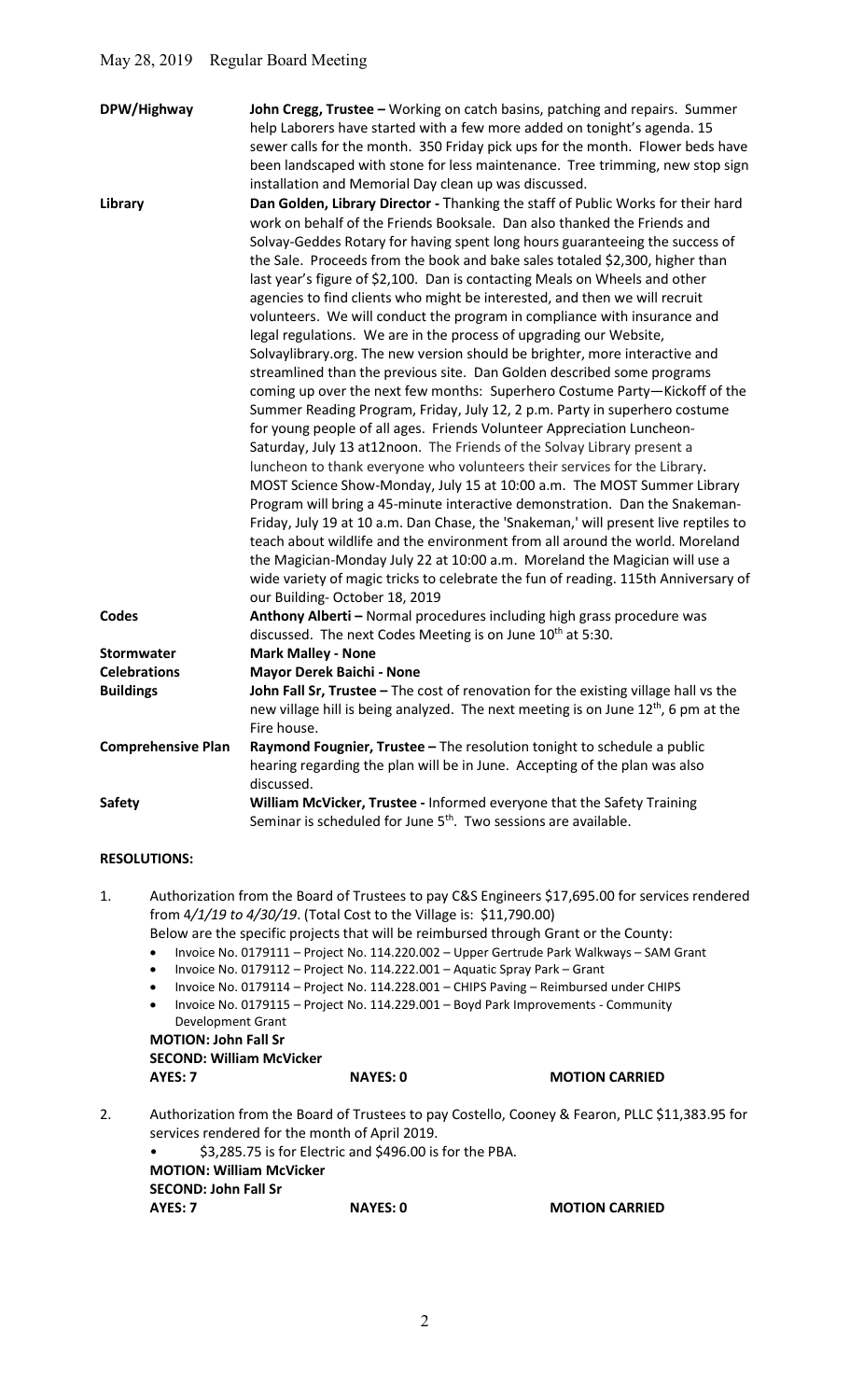| 3.  | Authorization from the Board of Trustees to approve the minutes from the May 15, 2019<br>Special Board/Administrative Meeting and the Reading of the Minutes be herewith dispensed.<br><b>MOTION: Raymond Fougnier</b><br><b>SECOND: John Cregg</b><br>AYES: 7<br><b>NAYES: 0</b><br><b>MOTION CARRIED</b> |                 |                                                                                                                                                                                                                                                                                                                                                       |  |
|-----|------------------------------------------------------------------------------------------------------------------------------------------------------------------------------------------------------------------------------------------------------------------------------------------------------------|-----------------|-------------------------------------------------------------------------------------------------------------------------------------------------------------------------------------------------------------------------------------------------------------------------------------------------------------------------------------------------------|--|
|     |                                                                                                                                                                                                                                                                                                            |                 |                                                                                                                                                                                                                                                                                                                                                       |  |
| 4.  | number is PC67553. This amount shall be paid for from the Library Surplus.<br><b>MOTION: John Cregg</b><br><b>SECOND: Raymond Fougnier</b>                                                                                                                                                                 |                 | Authorization from the Board of Trustees to approve the purchase of three Bibliotecha Tattle-<br>Tape Gates and disassemble security system for the Solvay Public Library from Demco, PO Box<br>8048, Madison, WI 53708-8048, Invoice #6588892 for \$38,007.00. The New York State bid                                                                |  |
|     | AYES: 7                                                                                                                                                                                                                                                                                                    | <b>NAYES: 0</b> | <b>MOTION CARRIED</b>                                                                                                                                                                                                                                                                                                                                 |  |
| 5.  | Zdebska.<br><b>MOTION: Daniel Bellotti</b><br><b>SECOND: Raymond Fougnier</b><br>AYES: 7                                                                                                                                                                                                                   | <b>NAYES:0</b>  | Authorization from the Board of Trustees to hire Mr. Yuriy Zdebskyy as a Page at the Solvay<br>Public Library, working 10 hours per week for \$11.10/hour." Yuriy would be replacing Alina<br><b>MOTION CARRIED</b>                                                                                                                                   |  |
|     |                                                                                                                                                                                                                                                                                                            |                 |                                                                                                                                                                                                                                                                                                                                                       |  |
| 6.  | Authorization from the Board of Trustees to extend Peter Reap as a Temporary Electric<br>Maintenance Worker for six additional months. The term shall expire January 5, 2020.<br><b>MOTION: John Fall Sr</b><br><b>SECOND: Thomas Tarolli</b>                                                              |                 |                                                                                                                                                                                                                                                                                                                                                       |  |
|     | AYES: 7                                                                                                                                                                                                                                                                                                    | <b>NAYES: 0</b> | <b>MOTION CARRIED</b>                                                                                                                                                                                                                                                                                                                                 |  |
| 7.  | excess surplus for the Electric Department and sent to auction.<br><b>MOTION: William McVicker</b><br><b>SECOND: Thomas Tarolli</b><br>AYES: 7                                                                                                                                                             | <b>NAYES: 0</b> | Authorization from the Board of Trustees to declare 2009 International 4300 Bucket Truck<br><b>MOTION CARRIED</b>                                                                                                                                                                                                                                     |  |
| 8.  | Tristram Forster, Head Life Guard - \$14.40/hr.<br>Morgan Cappon, Asst. Life Guard - \$13.40/hr.<br>$\bullet$<br>٠<br>$\bullet$<br><b>MOTION: Thomas Tarolli</b><br><b>SECOND: John Cregg</b>                                                                                                              |                 | Authorization from the Board of Trustees to hire the following Life Guards for the Solvay Pool:<br>Hannah Jewell, Lauren Stasso, Meghan Cherry, Life Guard(s) - \$12.40/hr.<br>Mackenzie Crossett, David Puma, Phillip Tam, Andrew Tam, Madison Zapisek, Collin<br>Bittel, Conor McManus, Danielle Sayler, Nolan Merritt, Life Guard(s) - \$12.00/hr. |  |
|     | AYES: 7                                                                                                                                                                                                                                                                                                    | <b>NAYES: 0</b> | <b>MOTION CARRIED</b>                                                                                                                                                                                                                                                                                                                                 |  |
| 9.  | Assistant Electric Superintendent effective June 1, 2019.<br><b>MOTION: John Fall Sr</b><br><b>SECOND: Derek Baichi</b><br>No vote took place.<br>Motion to Table Resolution #9.<br><b>MOTION: Daniel Bellotti</b><br><b>SECOND: Raymond Fougnier</b>                                                      |                 | Authorization from the Board of Trustees to pay all non-union employees a 2% raise with<br>the exception of Elected Officials, Committee Members, Police Lieutenant, Police Chief and                                                                                                                                                                 |  |
|     | AYES: 7                                                                                                                                                                                                                                                                                                    | <b>NAYES: 0</b> | <b>MOTION CARRIED</b>                                                                                                                                                                                                                                                                                                                                 |  |
| 10. | Authorization from the Board of Trustees to hire Rocco DiMento as an alternate Court<br>Attendant for the Solvay Village Court for \$20 per hour effective June 1, 2019<br><b>MOTION: John Cregg</b><br><b>SECOND: Thomas Tarolli</b>                                                                      |                 |                                                                                                                                                                                                                                                                                                                                                       |  |
|     | AYES: 7                                                                                                                                                                                                                                                                                                    | <b>NAYES: 0</b> | <b>MOTION CARRIED</b>                                                                                                                                                                                                                                                                                                                                 |  |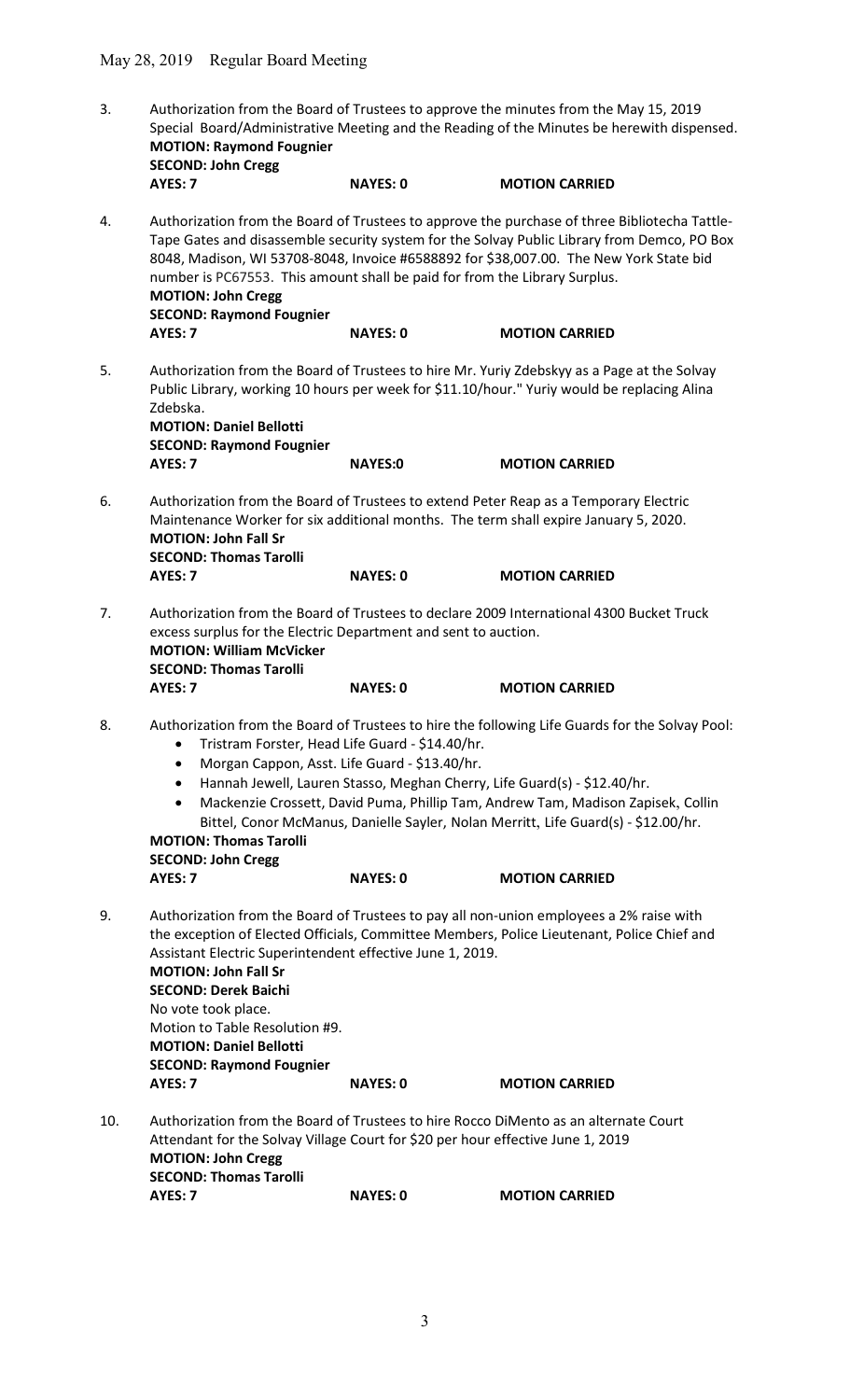# May 28, 2019 Regular Board Meeting

11. Authorization from the Board of Trustees to have the Mayor sign the 2019 Annual MS4 Report and the 2019 Semi-Annual Report MS4 Onondaga Lake Report and submit both Reports to the NYS DEC MS4 Permit Coordinator, Division of Water 4th Floor 625 Broadway, Albany New York 12233-3505. MOTION: Daniel Bellotti

SECOND: John Cregg

AYES: 7 NAYES: 0 MOTION CARRIED

12. Authorization from the Board of Trustees to approve the budget modifications: Village of Solvay General Fund

| <b>Account</b>  | <b>Title</b>                   | (as modified)<br><b>Current</b><br><b>Budget</b> | Proposed<br><b>Budget Mod</b> | <b>Newly</b><br><b>Modified</b><br><b>Budget</b><br>Amount |
|-----------------|--------------------------------|--------------------------------------------------|-------------------------------|------------------------------------------------------------|
| <b>Revenues</b> |                                |                                                  |                               |                                                            |
| 427050 A        | Gifts & Donations-Summer Cele. | 10,057                                           | 250                           | 10,307                                                     |
|                 |                                |                                                  |                               |                                                            |
|                 | <b>Total</b>                   | 0                                                | 250                           | 0                                                          |

| <b>Expenses</b> |                                    |           |          |           |
|-----------------|------------------------------------|-----------|----------|-----------|
| 510104 A        | <b>Board of Trustees-Other</b>     | 875       | 1,350    | 2,225     |
| 512104 A        | Mayor - Other                      | 5,000     | 400      | 5,400     |
| 514104 A        | Village Clerk-Other                | 1,500     | 1,200    | 2,700     |
| 514204 A        | Law-Other                          | 65,000    | 5,000    | 70,000    |
| 514404 A        | Engineer-Other                     | 55,000    | 15,000   | 70,000    |
| 590558 A        | Summer Celebration-Other           | 9,700     | 250      | 9,950     |
| 590608 A        | Health Insurance                   | 532,253   | 7,500    | 539,753   |
| 531201 A        | Police Dept - Wages                | 1,359,957 | (10,000) | 1,349,957 |
| 531204 A        | Police Dept - Other                | 81,670    | 10,000   | 91,670    |
| 516204 A        | <b>Building-Other</b>              | 51,000    | 3,000    | 54,000    |
| 516404 A        | Central Garage - Other             | 50,000    | 1,000    | 51,000    |
| 550104 A        | <b>Street Administration-Other</b> | 4,800     | 200      | 5,000     |
| 551101 A        | <b>Street Maintenance-Wages</b>    | 255,500   | 46,500   | 302,000   |
| 551421 A        | Snow Removal-Wages                 | 115,000   | (8,650)  | 106,350   |
| 551424 A        | Snow Removal-Other                 | 200,000   | (70,000) | 130,000   |
| 571101 A        | Park & Rec-Wages                   | 74,000    | 4,500    | 78,500    |
| 581201 A        | <b>Sanitary Sewer-Wages</b>        | 17,000    | (12,000) | 5,000     |
| 581404 A        | Sanitary Sewer-Other               | 83,605    | 5,000    | 88,605    |
| 599000 A        | <b>Appropriated Fund Balance</b>   | $\Omega$  | 0        | 0         |
|                 | <b>Total</b>                       | 2,961,860 | 250      | 2,962,110 |

## Village of Solvay Library Fund

| <b>Account</b><br><b>Revenues</b> | <b>Title</b>      | (as modified)<br><b>Current</b><br><b>Budget</b> | Proposed<br><b>Budget Mod</b> | <b>Newly</b><br><b>Modified</b><br><b>Budget</b><br>Amount |
|-----------------------------------|-------------------|--------------------------------------------------|-------------------------------|------------------------------------------------------------|
| 427050L                           | Gifts & Donations | 1,285                                            | 4,200                         | 5,485                                                      |
|                                   | Total             | 1,285                                            | 4,200                         | 5,485                                                      |

Expenses

| 574102L | Library Equipment         | 40,600 | 42.200   | 82,800   |
|---------|---------------------------|--------|----------|----------|
| 599000L | Appropriated Fund Balance |        | (38,000) | (38,000) |
|         | Total                     | 40.600 | 4.200    | 44,800   |

 MOTION: John Fall Sr SECOND: Raymond Fougnier

AYES: 7 NAYES: 0 MOTION CARRIED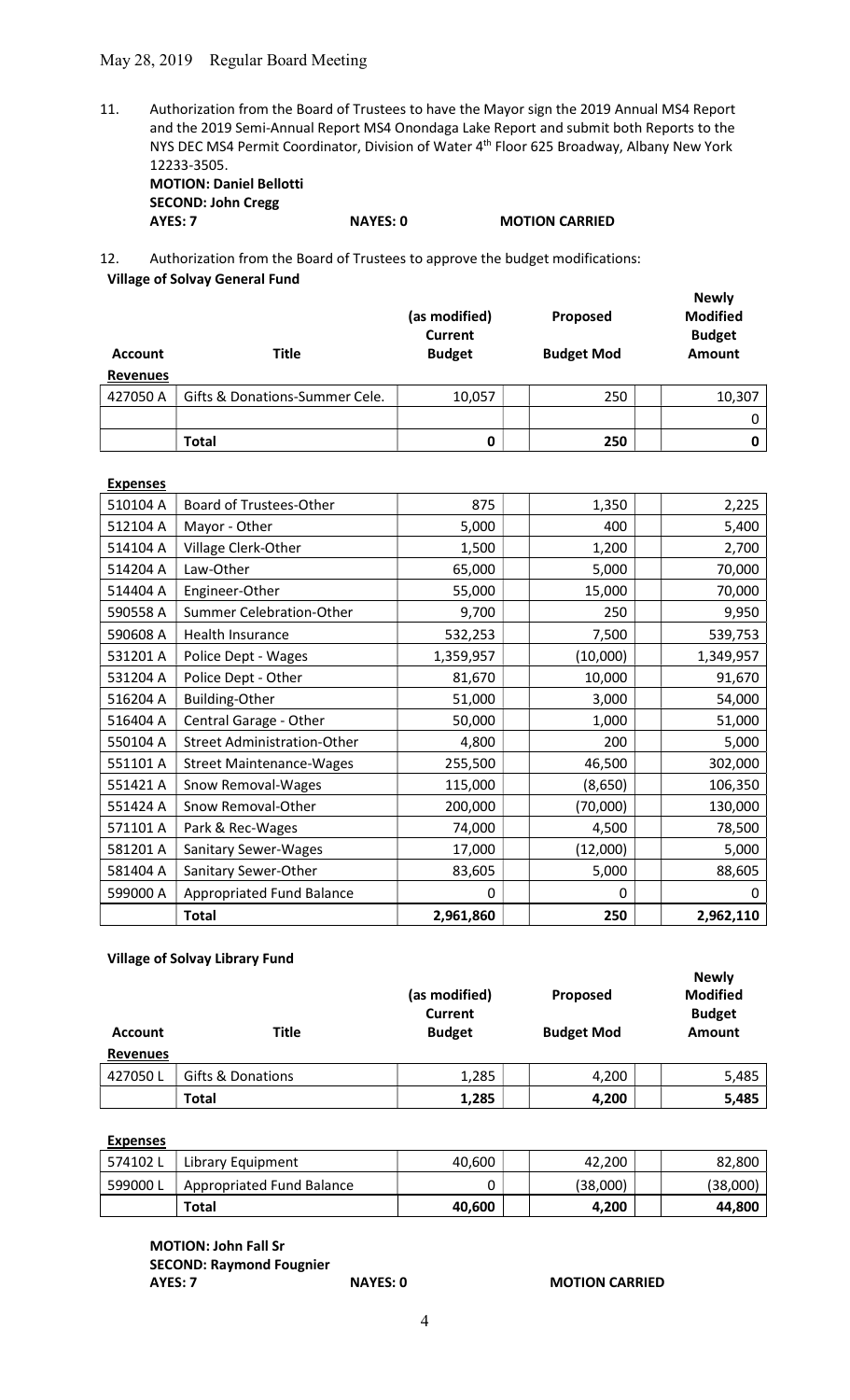- 13. Authorization from the Board of Trustees to hire the following DPW Summer Help Laborers at a pay rate of \$11.10 per hour and a start date of June 4, 2019:
	- Jake Packer
	- Cyrus Coleman
	- Michael Gilheney MOTION: Raymond Fougnier SECOND: John Cregg

AYES: 7 NAYES: 0 MOTION CARRIED

- 14. Authorization from the Board of Trustees to schedule a Joint Public Hearing with the Town of Geddes Town Board to consider adoption of the 2019 Joint Town of Geddes/Village of Solvay Comprehensive Plan, said joint public hearing to be held at the Village's regular June meeting on June 25, 2019 at the Town of Geddes Town Hall, 1000 Woods Road, Solvay, NY, at 6:00 PM. Said Plan is available for review by the public at the Solvay Village Clerk's Office, 1100 Woods Road, Solvay NY during regular business hours. Said plan is also available at the Town of Geddes Town Clerk's Office, 1000 Woods Road, Solvay, NY during regular business hours and on-line at https://envisiongeddessolvay.org. MOTION: Raymond Fougnier SECOND: William McVicker AYES: 7 NAYES: 0 MOTION CARRIED
- 15. Authorization from the Board of Trustees to adopt the proposed list of SEQR findings circulated to the Village Board of Trustees and their transmission to the Town of Geddes Town Board, for inclusion in that Board's SEQR determination as lead agency. MOTION: John Cregg SECOND: Thomas Tarolli AYES: 7 NAYES: 0 MOTION CARRIED

## PETITIONS:

John McPeak, resident referenced the recent Building Committee meeting. The various referendums were debated by Mr. McPeak and Trustee Cregg regarding the new village hall.

Lisa Ligoci, resident referenced a letter on social media drafted by a trustee.

Resolved that this Board of Trustees move into Executive Session to discuss a contract and a personnel matter at 7:51 p.m.

MOTION: William McVicker SECOND: Raymond Fougnier AYES: 7 NAYES: 0 MOTION CARRIED

Resolved that the Executive Session be closed and that this Board return to the regular meeting at 8:46 p.m.

MOTION: John Cregg SECOND: William McVicker AYES: 7 NAYES: 0 MOTION CARRIED

No action was taken at the Executive session meeting.